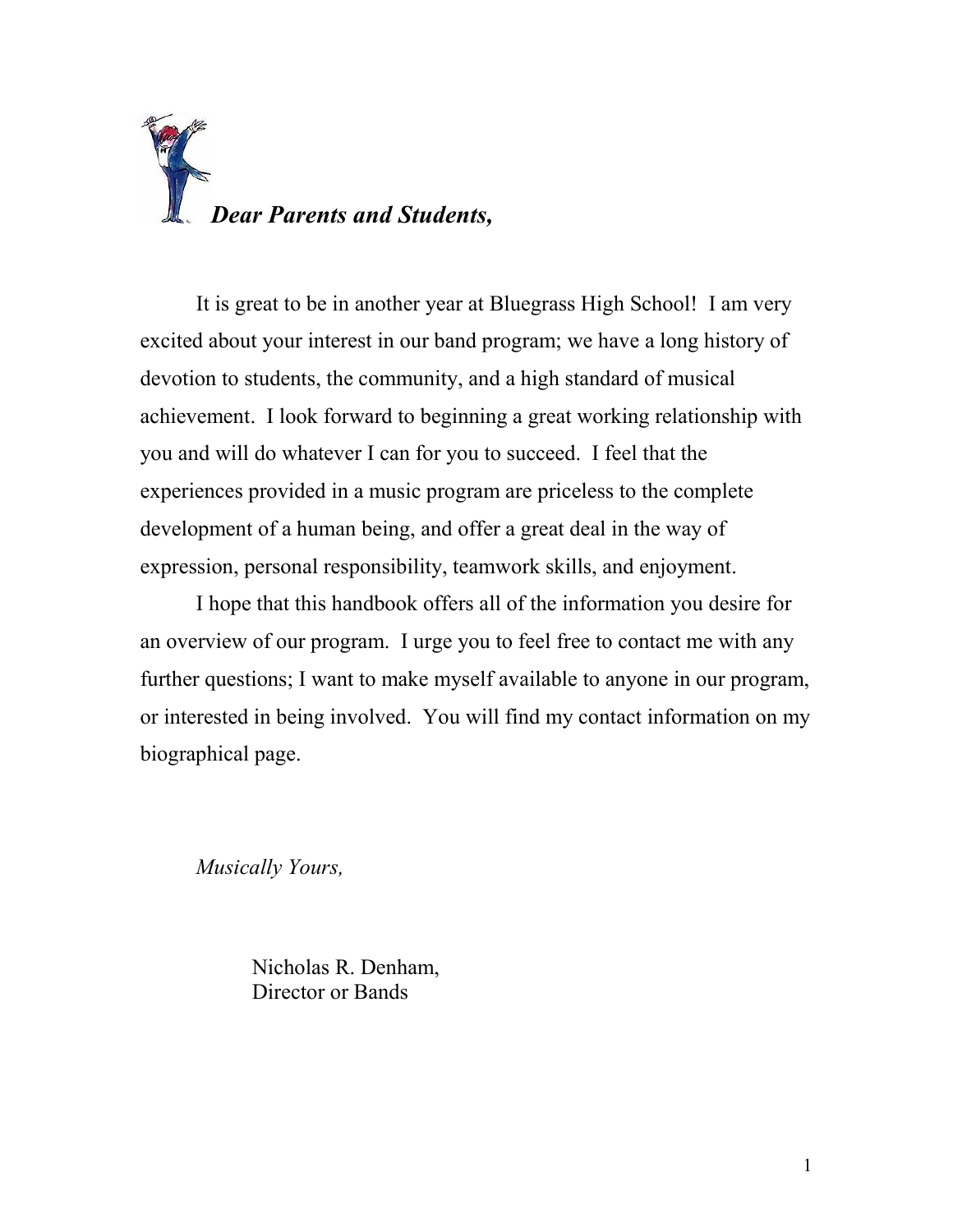## Philosophy of Music Education Statement

I believe that every person is a student, and therefore has the ability to develop and learn, not excluding myself as a music educator. Although not everyone learns in the same manner or at a comparative rate, as individuals, everyone has both strengths and weaknesses. I believe that as a music educator, I am challenged to communicate to each student, regardless of a student's personal upbringing, attributes both mental and physical, or ability, and must allow each student to present me with a type of response. Every student is both an equal and an individual, so I must cater to that by having a universal design to the way I teach music and build a curriculum or lesson. "There are no problem children, just problem curriculums."

 The reason I have chosen to teach music is one, for my love of music, and two, because I believe that music allows for an experience that can affect a life is numerous immeasurable ways. The music curriculum provides an opportunity for students to develop in so many other aspects of life aside from music; students involved in music benefit by the opportunities to develop better math skills, be aided in social development, develop individuality and a sense of responsibility, learn about different cultures, and experience great deals of diversity. Along with all of those examples, music can fill places in the human soul which can give gratification by allowing students to be expressive.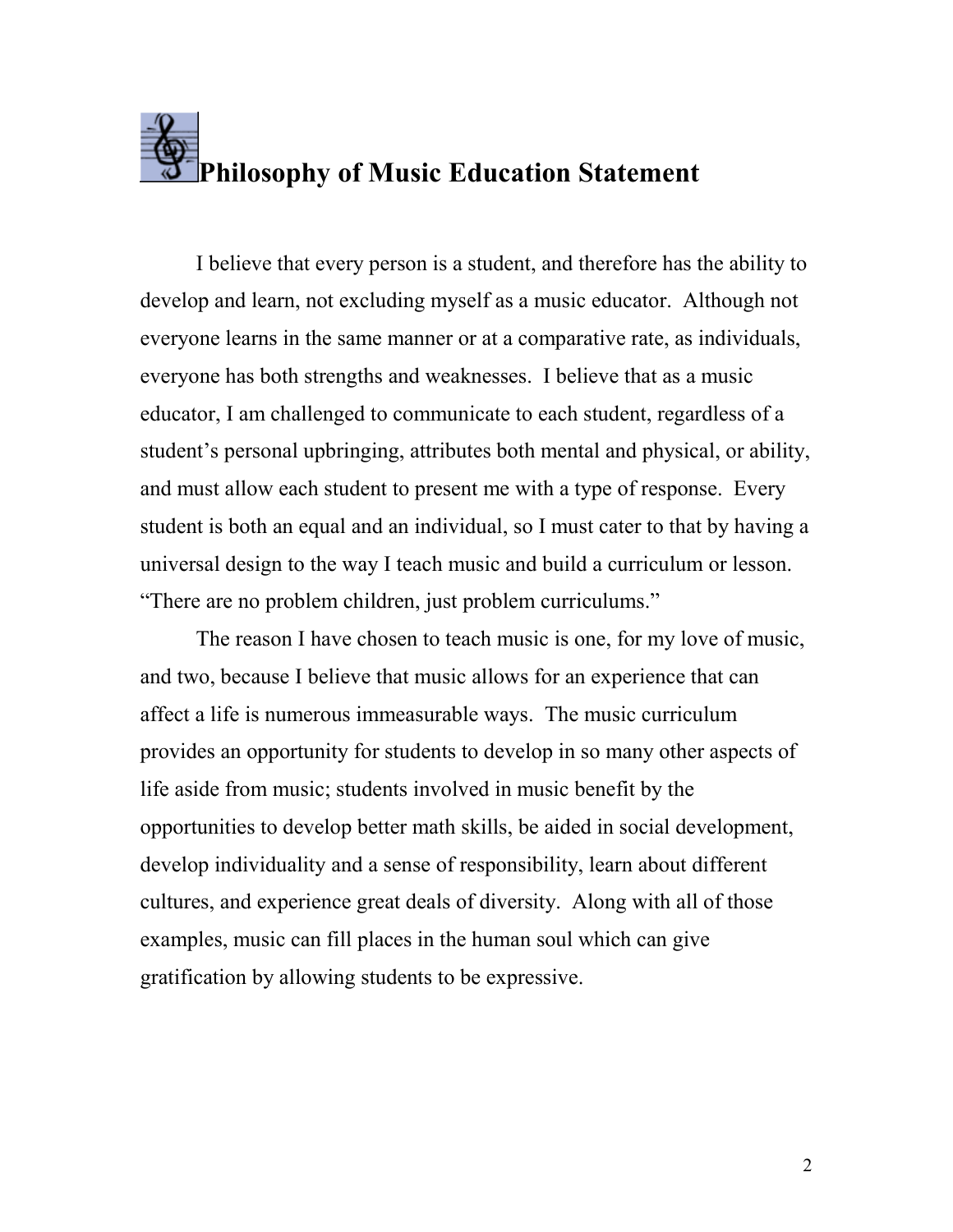## A Note from Our Principal

On this page I would include a note from the Principal of the High School. I would ask the principal to write a paragraph or two to demonstrate his appreciation and support of the music program. This is to give the principal a sense of involvement in the program as well as show appreciation for his support.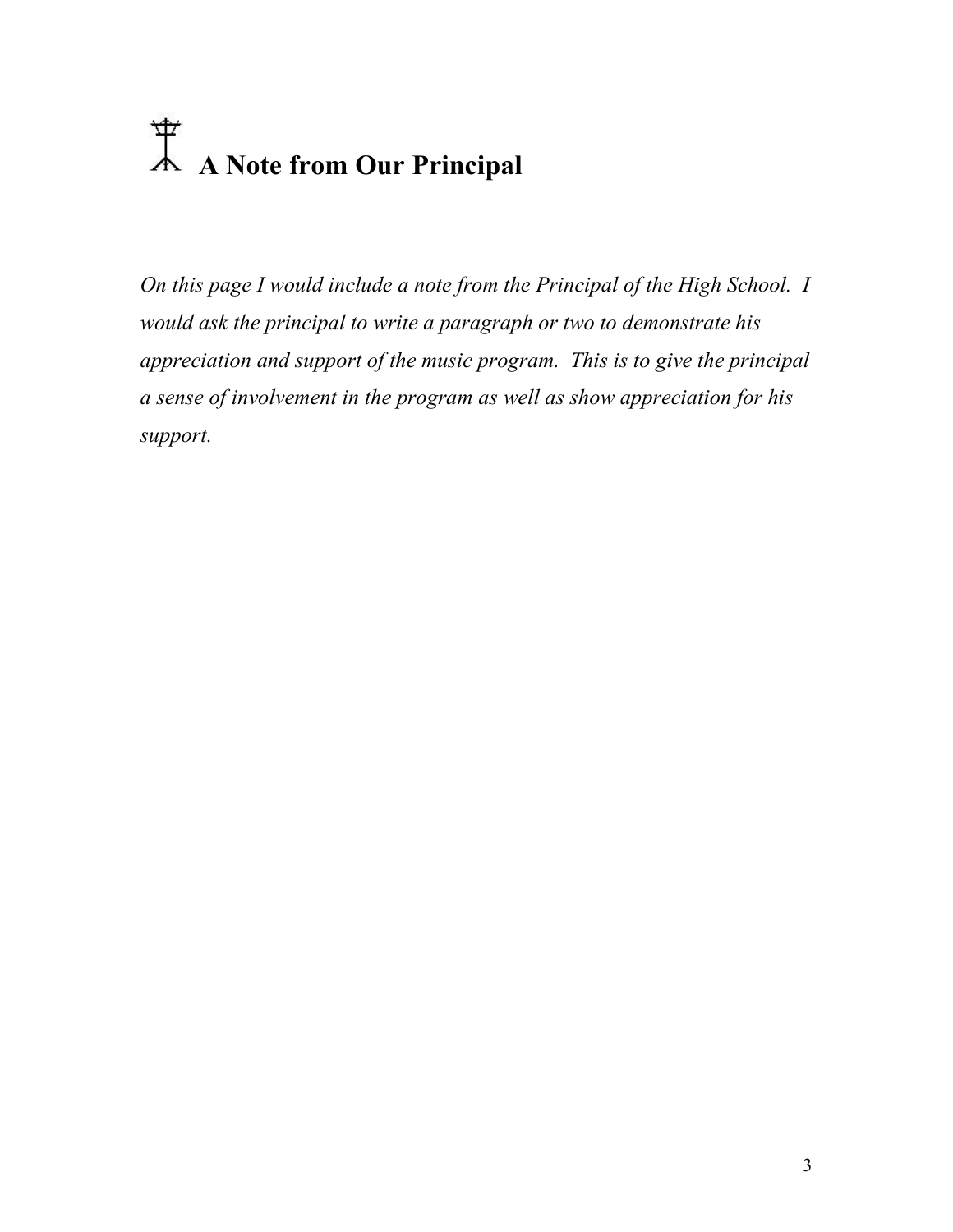

All students involved in the band program must be enrolled in Bluegrass High School and enrolled in the respective class. Exceptions for non-enrolled participants such as alumni and home schooled students, etc. who plan on daily participation will be discussed on an individual basis with the directors after approval is sought by the principal and School Board. Other exceptions will be made for guest artists, alumni, and several recruited volunteers.

Any student can join an ensemble, even without previous musical experience; it is actually encouraged. It is never too late to start! No student will be discriminated from participation; all material can and will be adapted to different learning types, skill levels, abilities, and physical capabilities.

All new students and their parent/guardian will have an introductory interview with the directors to discuss goals, questions, and concerns. This interview not only serves as an informative meeting, but is the beginning of a personable relationship between the directors and their students.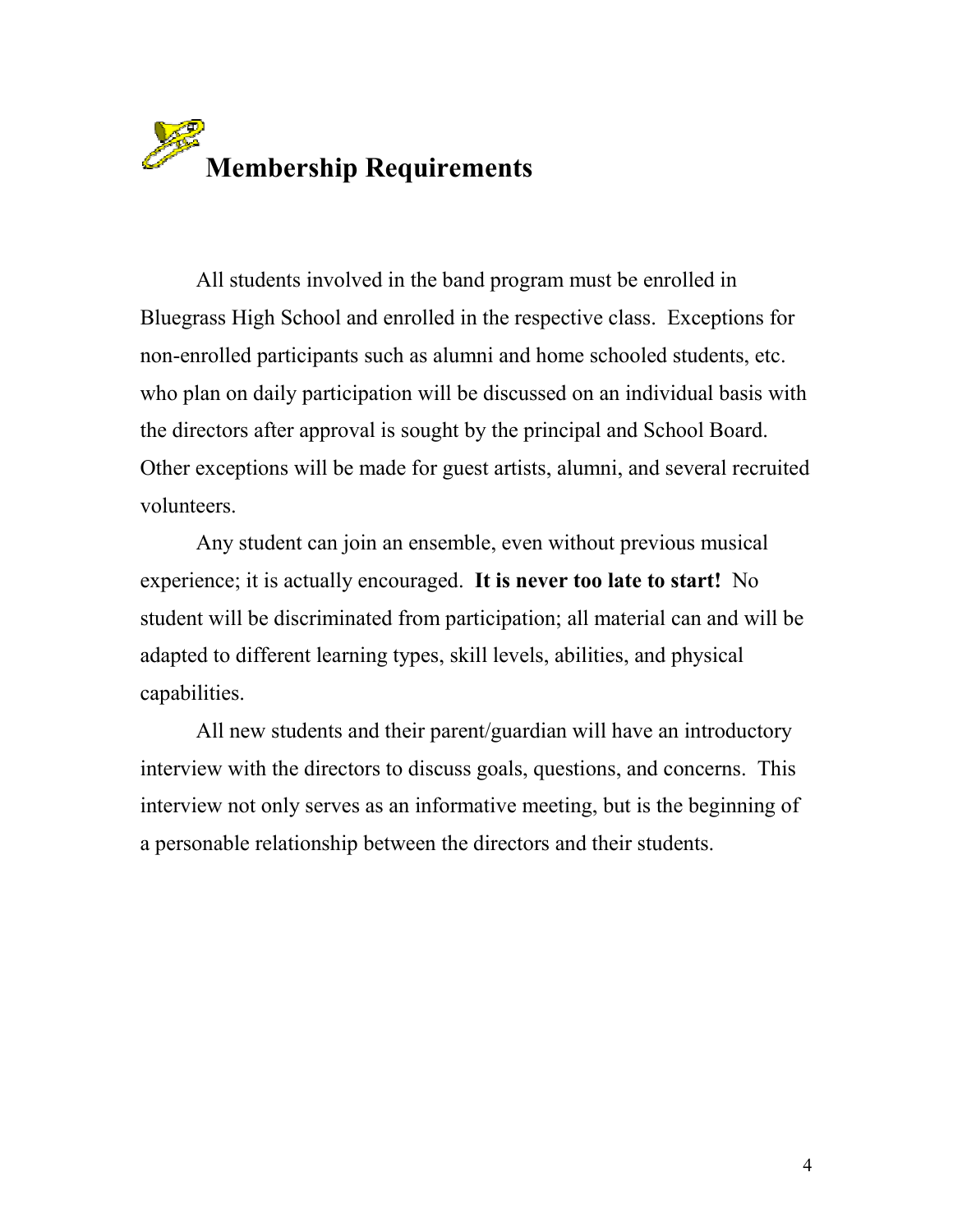# Ensemble Opportunities

The Bluegrass High School Band Program consists of a variety of musical ensembles to offer our students several options and learning experiences. Although students are required to have an entrance audition, students are not grouped by playing ability. There are no higher chairs in these ensembles, each student will rotate among the section to provide a wide range of experience as well as offer equal opportunity for growth of every level of musician. Here is an overview of each ensemble:

#### Bluegrass High School Concert Band

This ensemble is intended as the freshman and sophomore ensemble. The performance level of this ensemble is not as advanced as the junior/senior ensemble in an effort to build important skills and teach beneficial knowledge, so the students of this ensemble may grow to the more advanced level. Students will encounter music from several different time and style periods, to include contemporary literature and standard band repertoire. This ensemble meets during the sixth period of the regular school day.

#### Bluegrass High School Symphonic Band

This is the junior/senior ensemble, and performs an advanced selection of music. The music will be similar to that of the Concert Band. Students will encounter music from several different time and style periods, to include contemporary literature and standard band repertoire. This ensemble meets during the second period of the school day.

#### Bluegrass High School Jazz Band

This ensemble consists of a traditional big band jazz instrumentation, although anyone interested in being a part of this ensemble is welcome and encouraged. Music will be adapted to suite the group's instrumentation. Students involved in this ensemble will get first hand experience of America's true art form, and be a part of passing the jazz style down as a musical art form of historical and patriotic importance. In addition, students will gain a high level of music theory knowledge as well as improvisatory skills.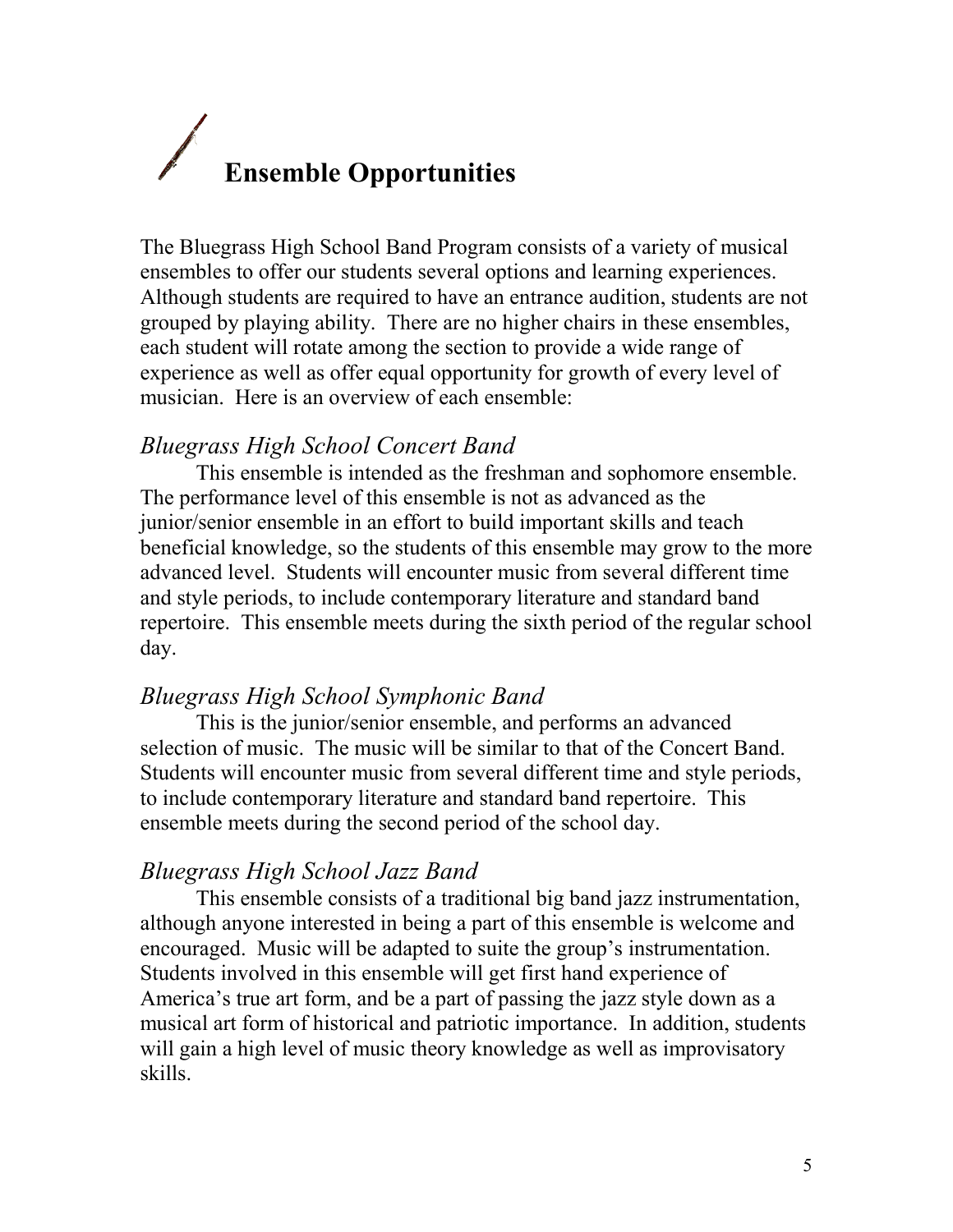#### Percussion Ensemble

The Percussion Ensemble meets on Tuesdays and Thursdays at 7:15 for 50 minutes before the first class period of the day begins. This ensemble performs a wide range of styles to aid the musical growth of our percussion students. In this ensemble, the students will learn a great deal of technique, as well as become versed on several different instruments and cultures.

#### Chamber Groups

Each student will be expected to participate in a chamber group. This experience is extremely valuable to a growing musician as it develops advanced aural skills and a better knowledge of style. This time also provides each member of the group to use and develop communication skills in a peer setting. These teamwork skills are essential to success in the world today. Every ensemble should meet twice a month and will have the opportunity of having a coach to add criticism, an experienced professional who will serve as an instructor. Ensembles available include, but are not limited to: Brass Quintets, Woodwind Quintets, Tuba / Euphonium Quartets, and Saxophone Quartets.



Every student is required to participate in our private lessons program. Every student will have one, half-hour lesson every month from an instructor hired by the school and Band Boosters. More time is available and encouraged. Students will learn mastery in solo performance on their instrument as well as an advanced knowledge of their own instrument. Another goal of private lessons is to aid in the growth of the student as a musician. Performance in these lessons is weighed into the student's overall grade. These lessons will be scheduled at the beginning of the semester and will be either in morning before school, or after school from Monday through Friday. If the student is enrolled in private lessons at a different studio, please let the director know to work out a special arrangement. Students in this situation will not be held at any different standards or receive any negative repercussions. If there are any questions regarding the private instructors, please contact the director.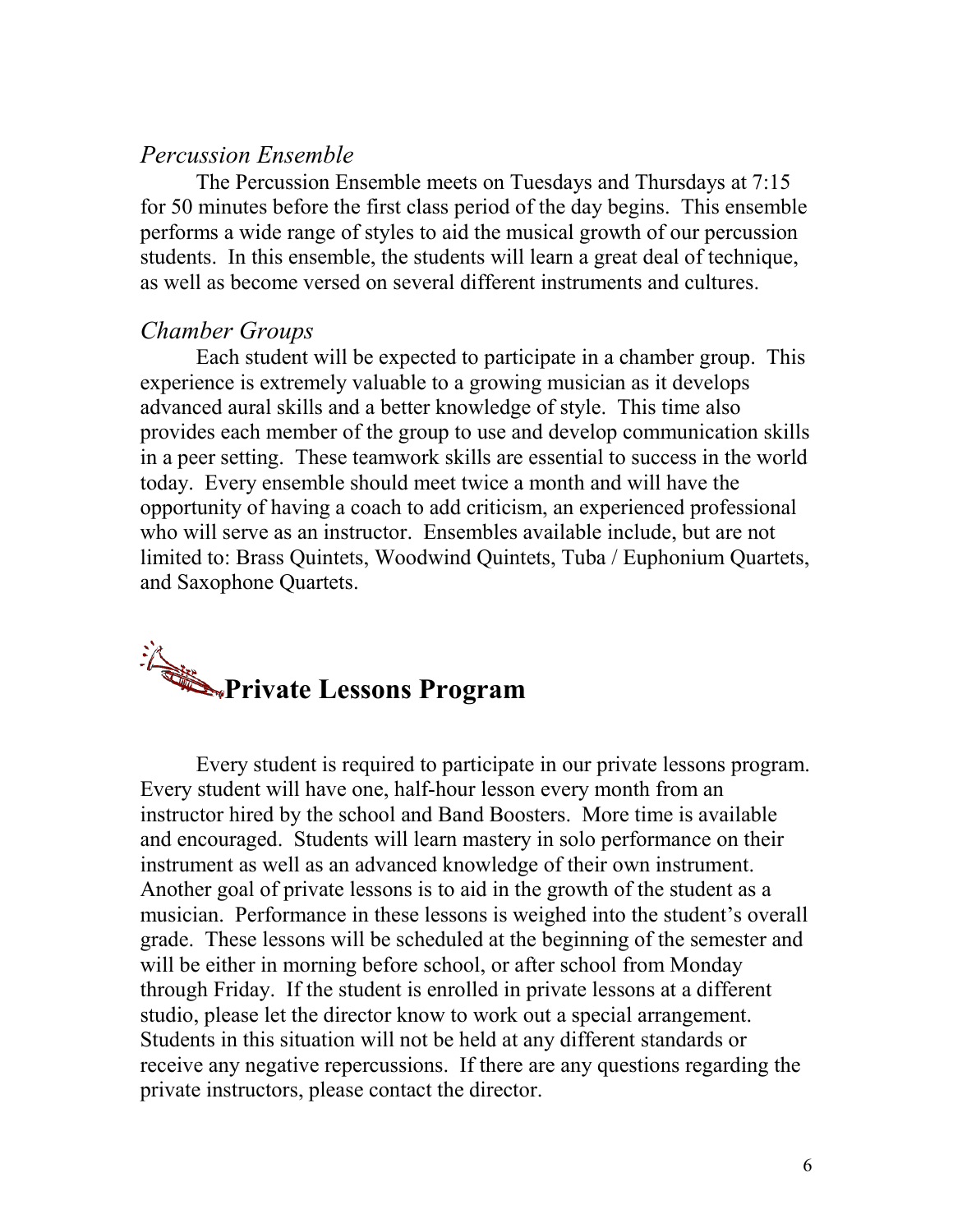

1. Every student is expected to be prepared for rehearsal. This means that every day, in order to receive full participation credit for the day, must have all of the listed items when the class begins: music, folder, pencil, staff paper, notebook paper, music text, and instrument (this includes reeds, mouthpieces, and other essential materials). These items will all be given out during the first week of classes, with the exception of music, which will alternate throughout the semester.

2. Being prepared for rehearsal also includes having any homework assignment or project completed before the appropriate class time.

3. Being prepared may also include having practiced a certain selection of music and being able to demonstrate a particular competency level on it.

4. Business will be dealt with at certain specified times during the school week, otherwise, business such as purchasing materials, getting music copies, instrument repair, or money payments will not take up class time. (See Forms section of the handbook for more details on business procedures)

5. A rehearsal is no different than any other class in the respect that all students should be respectful of the teacher and whoever else has the floor. Class is for rehearsal, learning, and accomplishing goals; there is no place for unnecessary disruptions.

6. Disruptive or disrespectful behavior will be handled in the manner discussed in the student handbook.

| Setup                        | 5 Minutes  |
|------------------------------|------------|
| Warm-up                      | 10 Minutes |
| Sight Reading / Chorales     | 10 Minutes |
| <b>Basic Music Rehearsal</b> | 30 Minutes |
| Cleanup                      | 10 Minutes |

General Rehearsal Format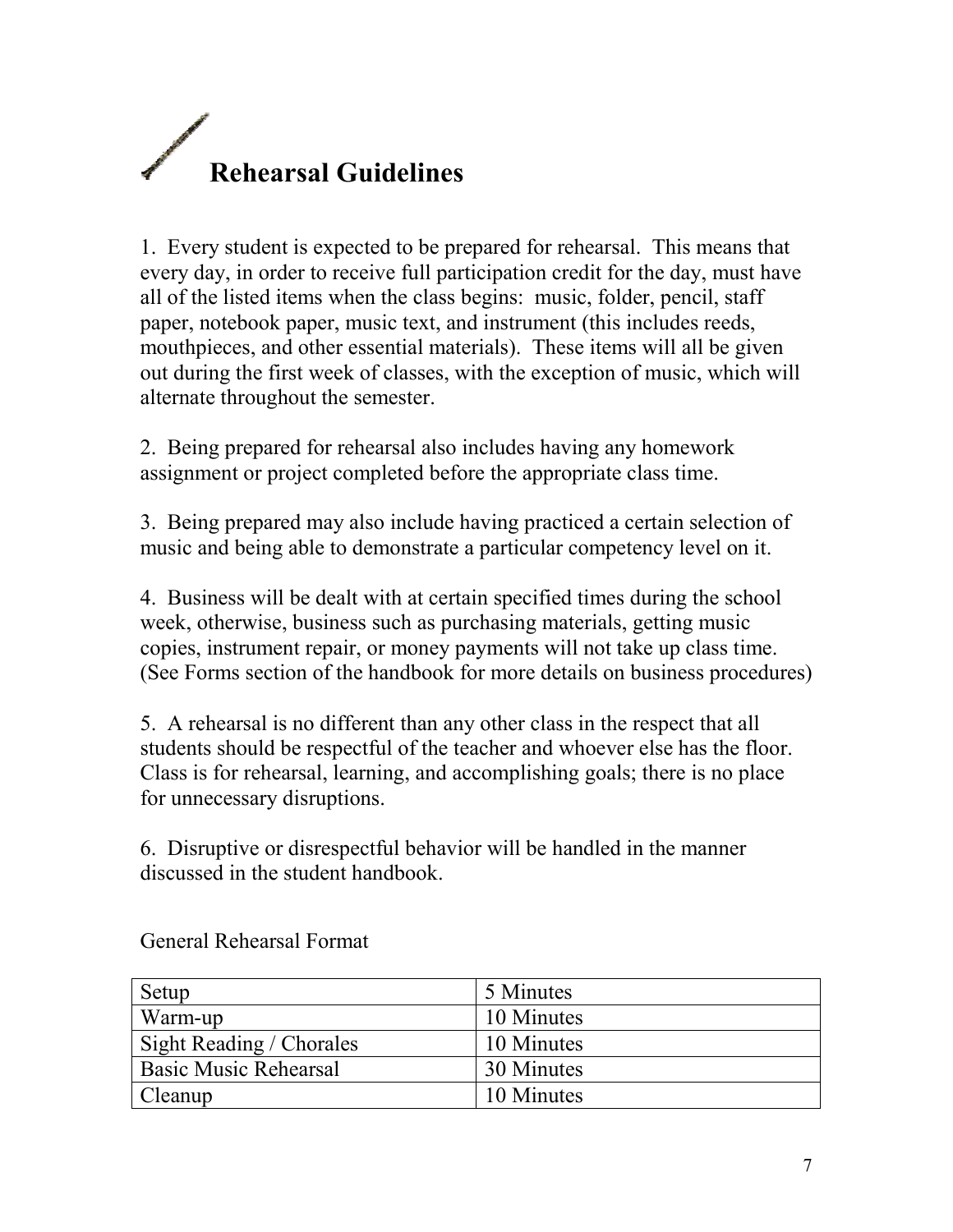

Every ensemble will perform two to three concerts a semester. Chamber groups and student recitals will also be expected from every student. Performance is a large part of the musical experience, so attendance at concerts is a must (later discussed during the grading portion of this handbook). The dress will be concert black, otherwise known as a tux for men, and a conservative black outfit for ladies. There may be one or two occasions where the dress for a concert will be in the band polo and khakis.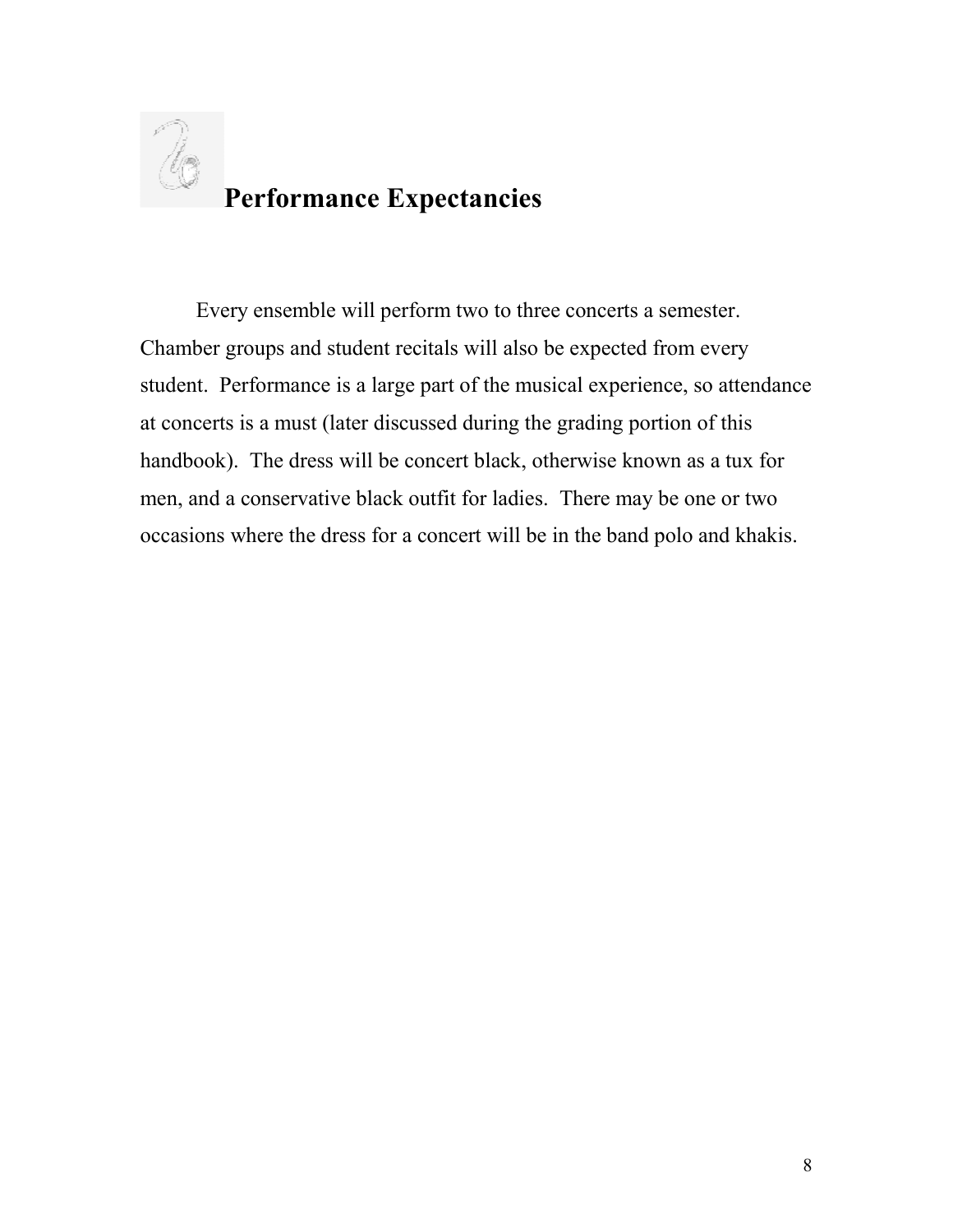### $\equiv$ Grading Policy

Grading for a performance based ensemble is very involved and may seem subjective. To best suit the student, this policy has been developed to assess the student's content knowledge on several levels, performance skill/playing ability, and musical concept, while providing a variety of assessment methods to accompany different learning types.

| Attendance/Participation | 100 points  |
|--------------------------|-------------|
| Attitude                 | 100 points  |
| Preparation              | 100 points  |
| Quiz Grades              | 100 points  |
| <b>Written Reviews</b>   | 100 points  |
| Practice Log             | 100 points  |
| Lessons                  | 100 points  |
| Scales                   | 100 points  |
| <b>Research Paper</b>    | 100 points  |
| Playing Evaluation       | 100 points  |
| <b>Total</b>             | 1000 points |

#### Grading Scale:

900-1000 points – A 800-899 points – B 700-799 points  $-C$ 600-699 points – D  $0-599$  points – F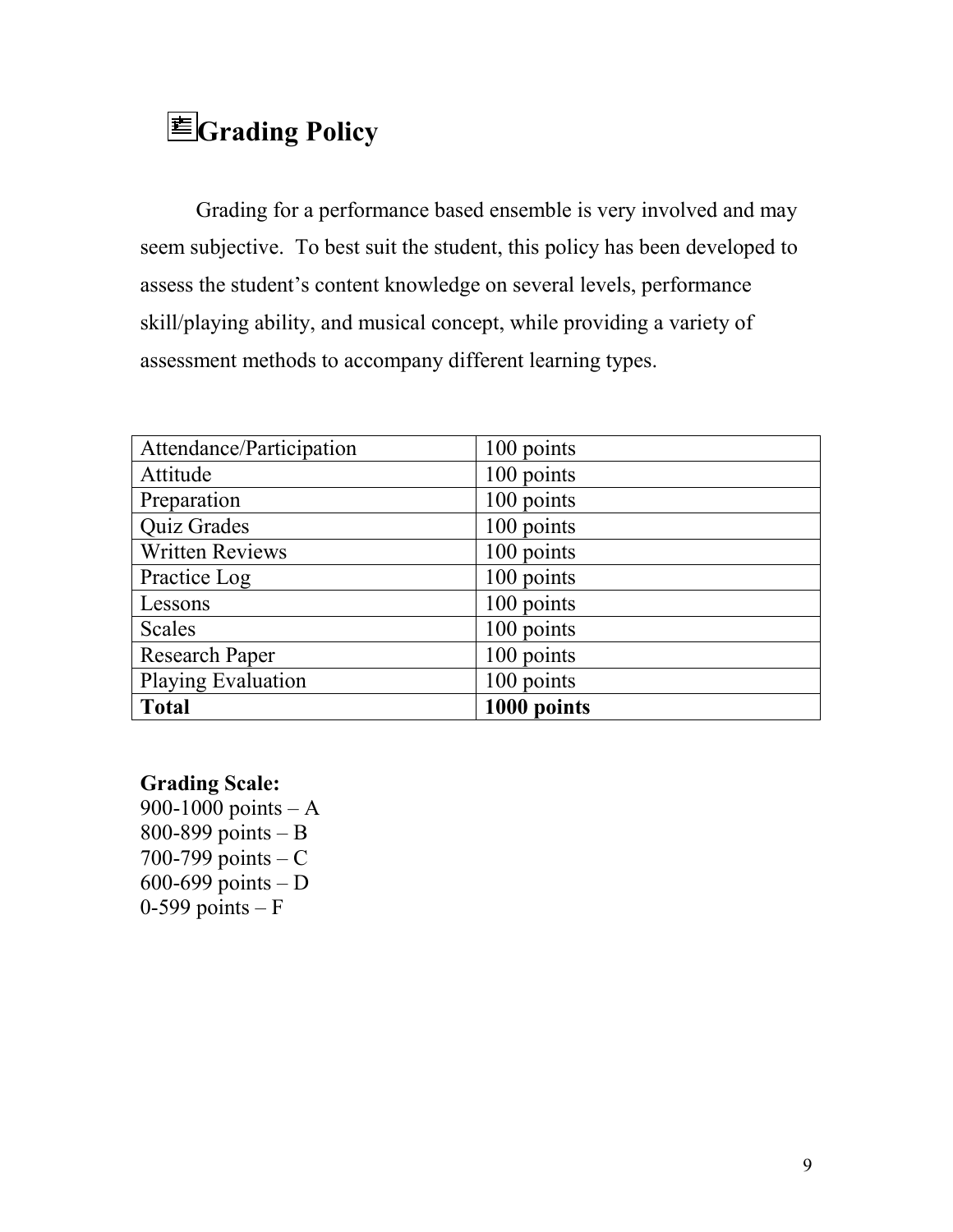

Before discussing any fees associated with participation in the Bluegrass High School Band Program, it should be made clear that money is not an issue if it would limit a student's participation in the band program. Funding is available and will be negotiated on an individual and confidential basis. Fees should not deter anyone from participation. Contact the Director of Bands for more information.

| Tux Purchase (men only) – one time | \$50.00                 |
|------------------------------------|-------------------------|
| expense                            |                         |
| Instrument Rental (if necessary)   | \$35.00                 |
| Private Lessons                    | \$25.00                 |
| Polo Shirt                         | \$15.00                 |
| Trip Expenses                      | \$25.00                 |
| <b>Total - First Year Men</b>      | \$150.00 the first year |
| <b>Total</b>                       | \$100.00 a year         |
| Total (no instrument rental)       | \$65.00 a year          |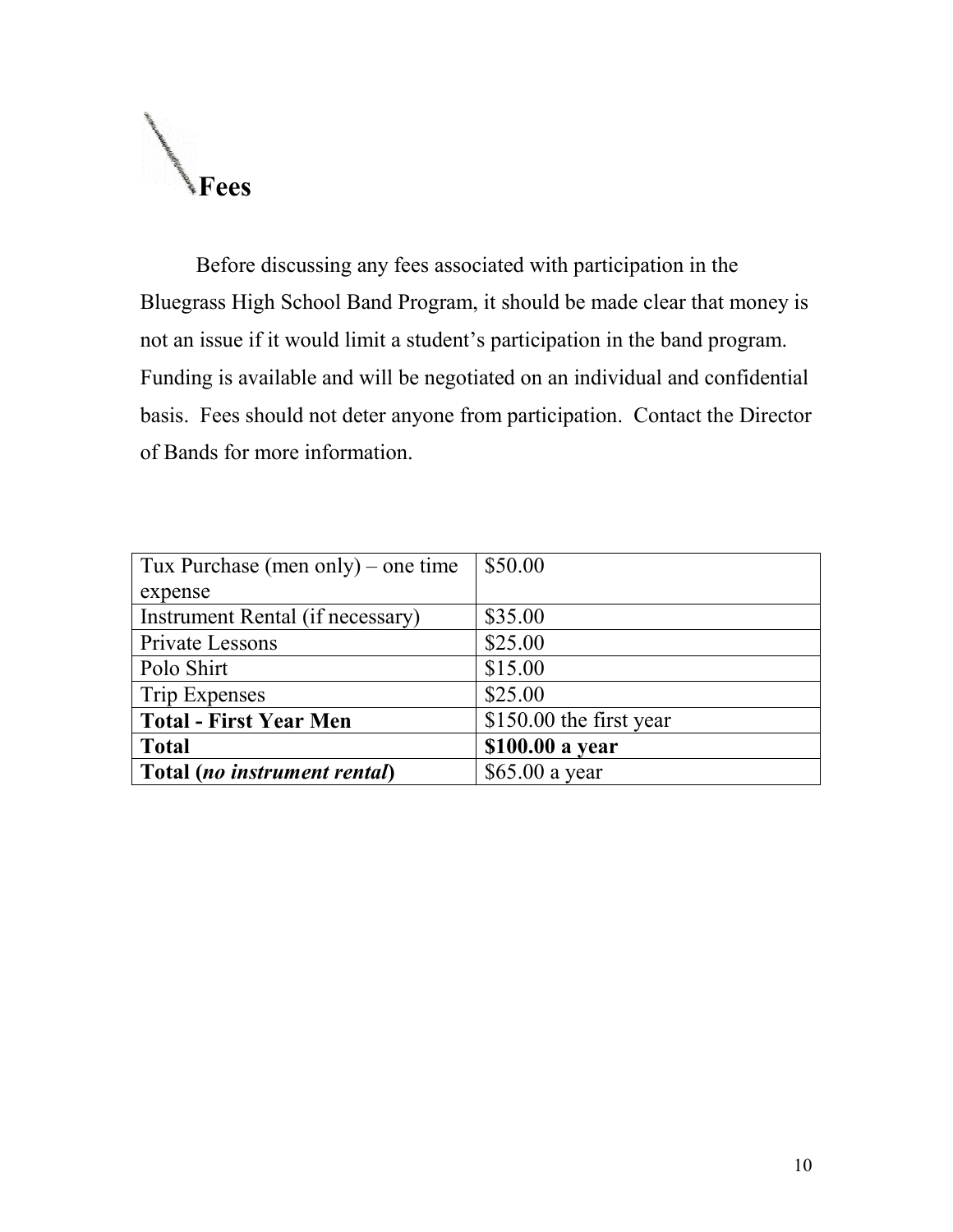### b<br>Parent Interaction

Parent interaction in a student's musical life is extremely important. Support in their progress as a musician is essential in the growth of every student. As a parent, there are several ways to take part in your student's musical life. Band Boosters is an organization that supports the band program by raising funds and organizing activities for the band program. There will be information about the Boosters at the first meeting noted in the calendar. Encouraging practicing and involvement is another great help. This can be demonstrated by understanding time commitments, providing transportation, and just making sure you are there to support your student at concerts and other such activities. Education of the student is the priority of the band program, and in order to provide the best education, all resources must pull together in support of the student. We ask that the parents realize this statement, and agree to do their best to accommodate the needs of the student.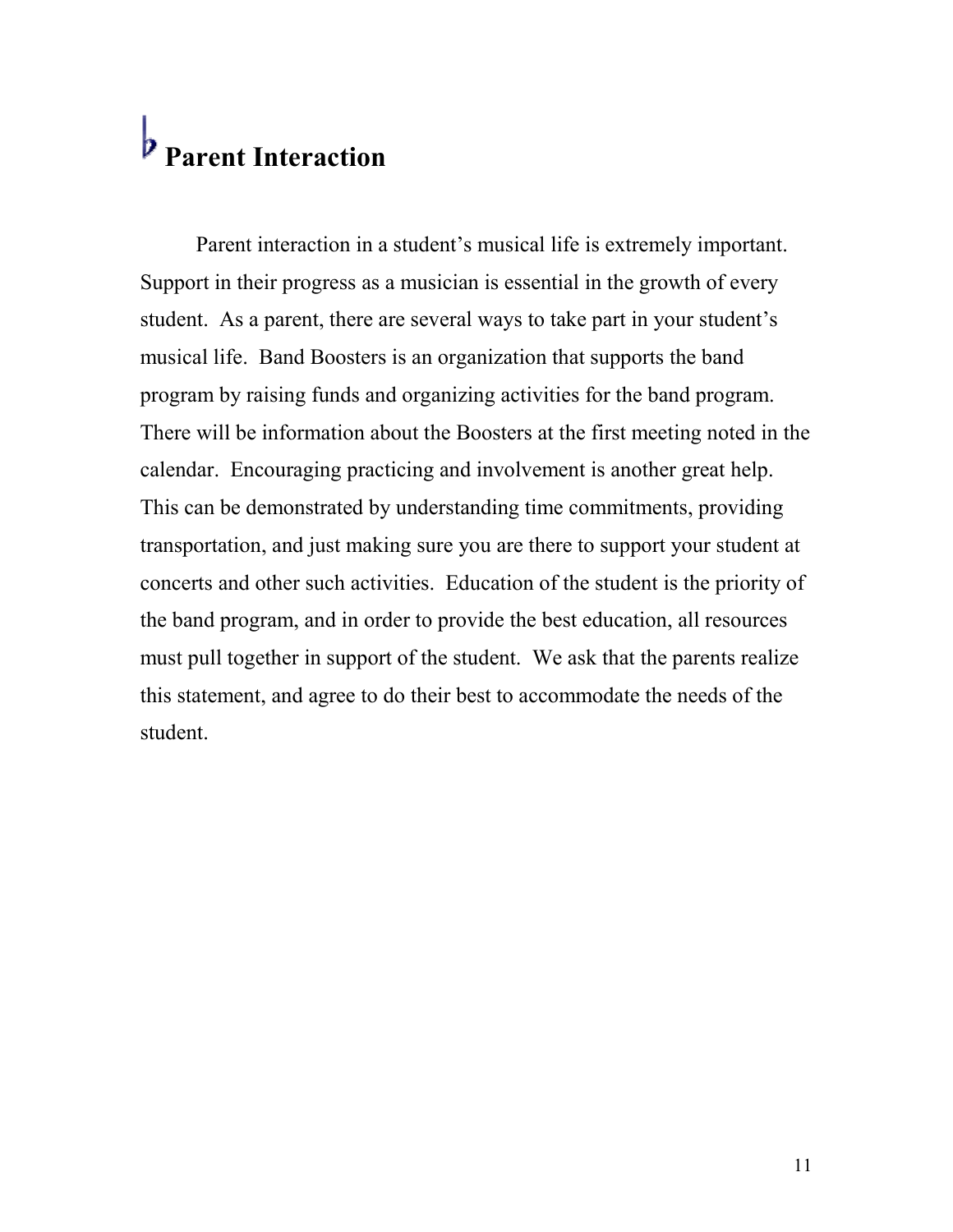



Mr. Nicholas R. Denham Director of Bands

 Growing up in Maysville, Kentucky, Mr. Denham was a member of the Mason County High School Band. He is hoping to graduate from Morehead State University with a Music Education Bachelor's Degree. His primary instrument is the saxophone, but he also enjoys playing the recorder. Due to his Kentucky roots, traditional music has a special place in his heart.

Work: 606-783-2001 Home: 606-780-1091 E-mail: n\_astro@hotmail.com



Mr. Theother Guy Assistant Director of Bands

This would be a place for another such biography.